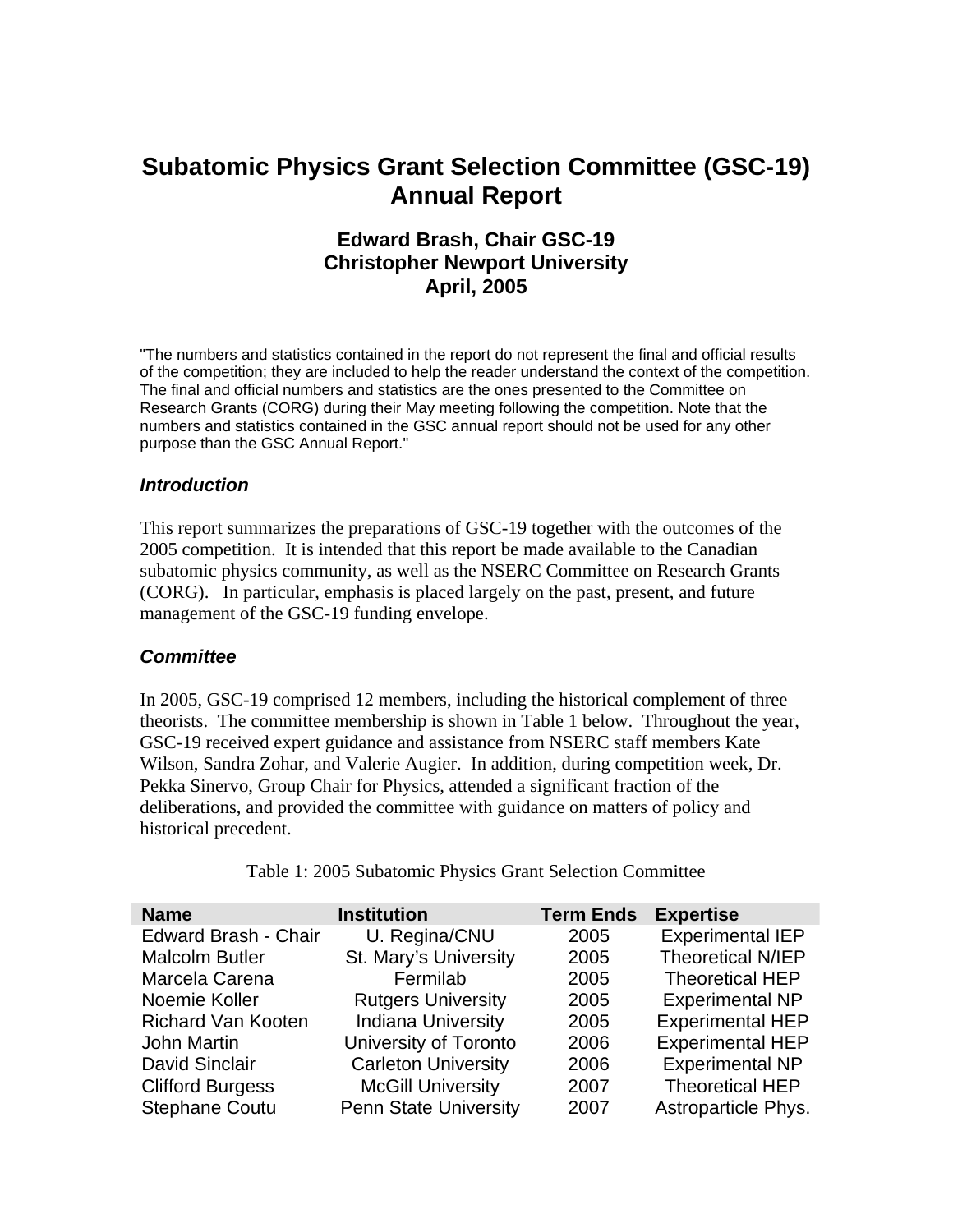| Allena Opper            | <b>Ohio University</b> | 2007 | <b>Experimental IEP</b> |
|-------------------------|------------------------|------|-------------------------|
| <b>François Richard</b> | Orsay                  | 2007 | <b>Experimental HEP</b> |
| Kumar Sharma            | University of Manitoba | 2007 | <b>Experimental NP</b>  |

## *Preparations for the 2005 Competition*

# *Site Visits*

In the fall of 2004, the GSC visited the central Canadian institutions. On Sunday, October  $3<sup>rd</sup>$ , the committee met in Toronto for one day policy and orientation session for the GSC members. On Monday, October 4<sup>th</sup>, the GSC visited the University of Toronto. In addition to the physicists and graduate students from the University of Toronto, we also had an opportunity to meet with a delegation from York University. On Tuesday, October  $5<sup>th</sup>$ , we met at Carleton University with groups from Carleton, Laurentian, and Queen's University. Finally, on Wednesday, October 6<sup>th</sup>, the committee traveled to McGill University and the Université de Montréal.

The site visits by the GSC are informational only, and are not intended for the purposes of grant evaluation. These visits allow an opportunity for NSERC to provide information to the community regarding the funding process. In addition, they allow the community a chance to provide feedback to NSERC and the GSC. Perhaps most importantly, the GSC is afforded the opportunity to see the respective research environments of prospective applicants firsthand. For foreign members of the GSC, who may be unfamiliar with the Canadian university system, this is a particularly important component. Finally, NSERC and the GSC benefit greatly from our meetings with the graduate students and research associates at the various institutions.

For each day of the site visit, a report is prepared by an assigned GSC member. These reports are available to the entire committee during competition week, for reference purposes. They are also archived by NSERC, and are available to subsequent committees, both during competition week and prior to subsequent site visits.

## *External Reviews*

In the months preceding the competition week, several external review procedures are carried out. These may be for the purpose of providing an in-depth evaluation of certain large grant requests, or for reviewing the progress of ongoing projects. These external review committees typically include one or two GSC members, as well as several members external to the GSC. In all cases, the reports of the external review committees are provided to all GSC members in advance of competition week, and serve as invaluable guidance in the evaluation process.

Prior to the 2005 competition, the following reviews were held: In September, 2004, a review of the TIGRESS project was carried out, for the purposes of evaluating the progress and status of this ongoing project. In December, 2004, a detailed review of the ATLAS (Canada) project took place at the University of Toronto. Specifically, the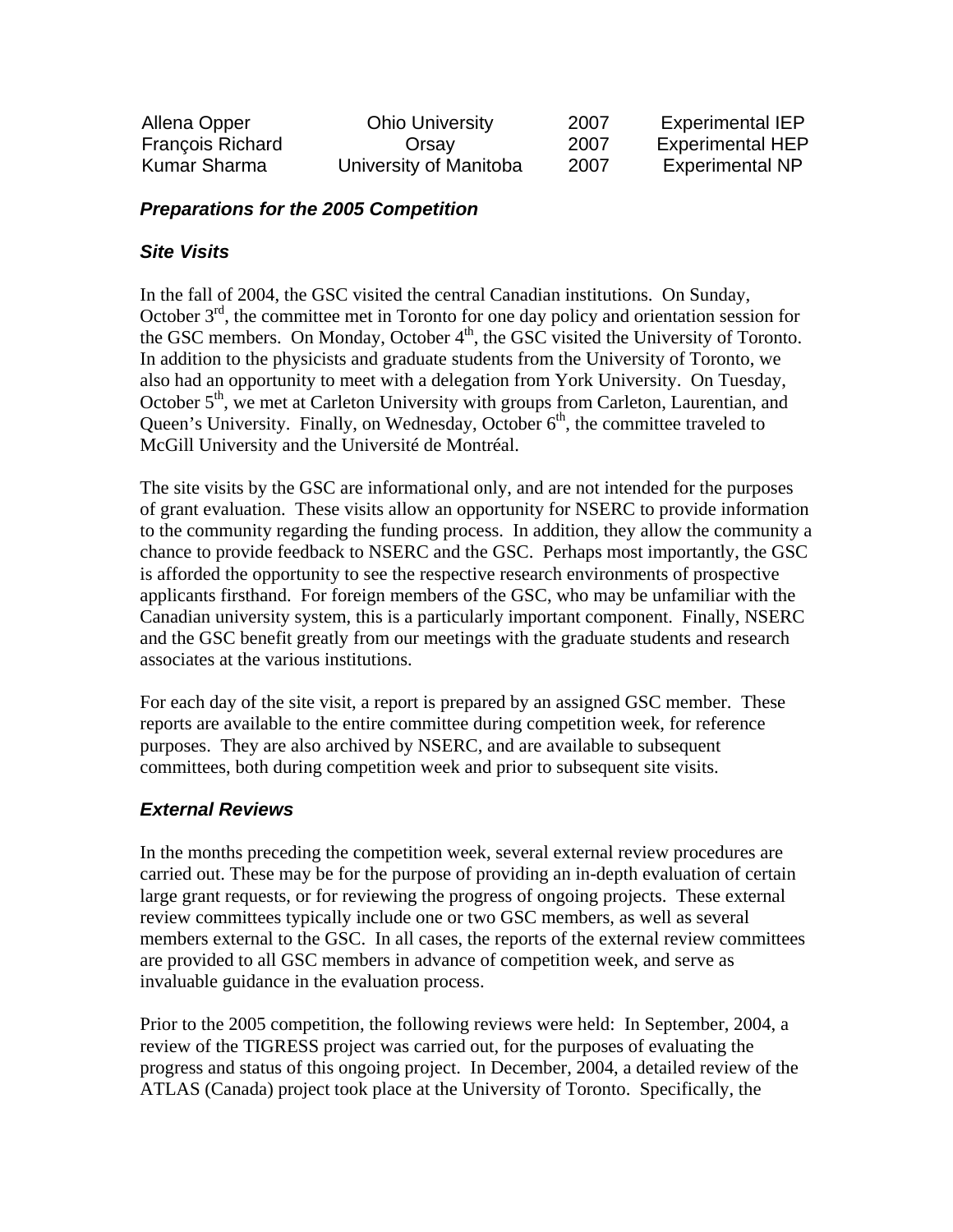committee was charged with providing a detailed analysis and evaluation of both the ATLAS Project Grant application, as well as an RTI request from the proponents for payments for Cost-to-Completion and Commissioning and Integration. Also in December, 2004, a review of the EMMA project, a new recoil spectrometer planned for ISAC-II at TRIUMF, was held. Finally, in early January, 2005, a review of the KOPIO/Rare Kaon project took place.

### *Large Project Day*

On the Friday prior to the start of the competition week in February, a number of the larger projects, generally those requesting more than \$400,000 per year, were invited to make short presentations to the committee. In addition, the presenters had an opportunity to respond to written questions from the GSC which were provided to them in advance. Of course, there were oral questions from the committee following each presentation as well. The committee also heard presentations from Jean-Michel Poutissou, the TRIUMF Science Director, and William Trischuk, the Director of the Institute of Particle Physics.

#### *2005 Competition Prognosis*

The budget information, as known during the week of the competition, is shown in Table 2. Data from the previous two years are also shown.

|                                                                                | <b>FY2003</b> | <b>FY2004</b> | <b>FY2005</b> |  |
|--------------------------------------------------------------------------------|---------------|---------------|---------------|--|
| <b>Base Envelope</b>                                                           | 21,170        | 21,515        | 21,601        |  |
| Carry Forward                                                                  | 799           | 764           | $146**$       |  |
| Other Increments*                                                              | 768           | 371           | 371           |  |
| RTI/SRO Taxes*                                                                 | $-732$        | $-225$        | $-137$        |  |
| <b>Overall Envelope</b>                                                        | 22,005        | 22,425        | 21,981        |  |
| Funds already committed                                                        | 12,539        | 13,214        | 13,654        |  |
| <b>Total funds available</b>                                                   | 9466          | 9211          | 8327          |  |
|                                                                                |               |               |               |  |
|                                                                                | 63            | 64            | 72            |  |
|                                                                                | 15,108        | 15,589        | 15,292        |  |
|                                                                                | 8,701         | 8,511         |               |  |
| Number of grant requests<br>Total requested<br>Total awarded<br><b>Balance</b> | 764           | 700           | ?             |  |

Table 2: Budget data (in k\$) as known during 2005 Competition

Of particular note is the Carry Forward amount for the current year (\$146k). This amount is different than the suggested Carry Forward amount from the 2004 competition because NSERC arranged to pay for the SNO heavy water insurance costs in one lump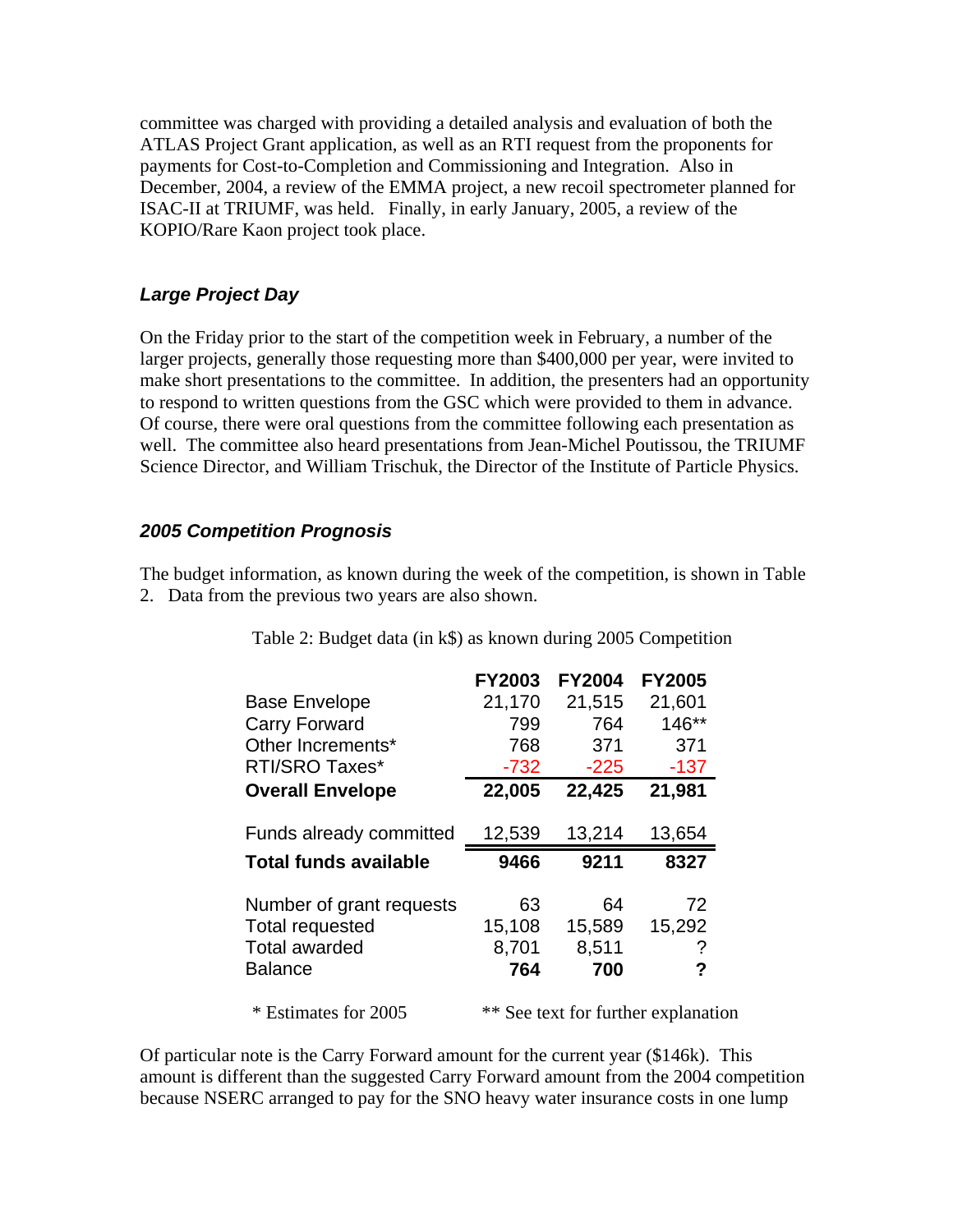sum in 2004 at a much reduced cost compared to the projected amounts from last year. While this reduces the amount of Carry Forward money, it in turn reduces the total funds already committed for 2005 by the same amount  $(\$700k - \$146k = \$555k)$ . The line "Other increments" includes new funds from NSERC in support of new applicants with amounts of (\$230k, \$285k, \$285k) in the three years shown. In addition, the reallocation process resulted in (\$155k, \$86k, \$86k) coming into our envelope in the last three years. In 2003, a large amount of unspent funds were "found" and added to our envelope. That year, the envelope was taxed \$732k because of the moratorium on the RTI-2 and RTI-3 equipment grant requests in other GSCs. For 2004, the tax was \$89k. In the current year, NSERC does not anticipate that such a tax will be necessary. Finally, an addition tax of \$137k for the Special Research Opportunities (SRO) program has been applied in 2004 and 2005. Our community is eligible to apply for grants through the SRO program, and any funds awarded will come from outside our envelope. In 2004, the CRO and IOF programs were absorbed into the SRO program.

As compared to the previous two years, this year's committee faced a more difficult task entering the competition, in terms of the amount of funds available compared to the total amount requested.

#### *Competition Process*

#### *Round 1*

In round 1 of the competition, each of the grant requests is presented and discussed in detail. It is expected that all committee members are familiar with all of the requests prior to the beginning of competition week. In addition, for each application, two committee members are assigned to "referee" each request in detail. During round 1, each referee presents the request to the full committee, and provides an independent funding recommendation. Following a general discussion of the application, the committee votes on whether to fund the application, and on the duration of the grant. The funding levels are voted upon by (secret) electronic ballot, and the median level of funding is selected as the award amount for this round. It is important to note that no running tally is kept of the results of round 1 by any members of the committee, in order to ensure fairness throughout. In 2005, the first round proceeded normally, and took three full days to complete. On the afternoon of the third day, the committee was split into two subcommittees; one which discussed smaller equipment and MFA applications, and another which discussed the theory applications.

According to NSERC guidelines, round 1 is to be carried out essentially without regard to budget pressures. However, given the very difficult situation that the committee faced with respect to the budget entering the competition, the GSC chair advised the committee prior to the beginning of round 1 that it would be unrealistic to take this approach at the outset. Therefore, the referees were requested to be strict in their funding recommendations. It was felt by the committee at the end of round 1 that while the standards were very high, they were applied fairly and uniformly.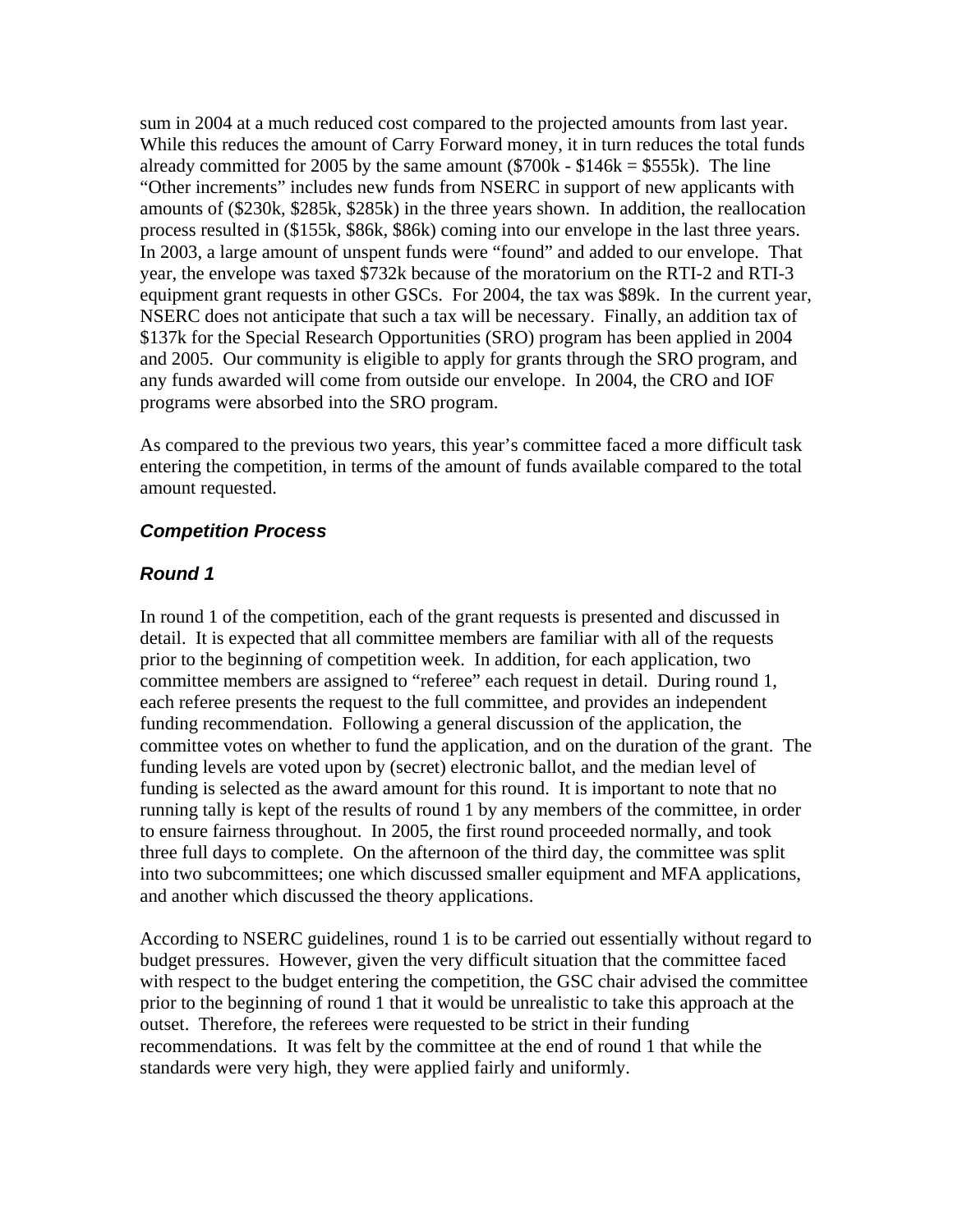# *Round 2*

At the beginning of the second round, a tally was made of the total funds allocated in the first round (for the upcoming funding year). Despite the relatively high threshold that was set in the first round, the committee found itself in the situation where the 2005 envelope was overspent by almost \$900k (or about 11% of the funds available in the competition). Given that the total funds available to the committee prior to the beginning of the competition was smaller than in 2004 by about \$900k, this result may not be that surprising.

Prior to beginning the round 2 discussion of individual proposals, the committee discussed the general philosophy of how this shortfall might be overcome. In particular, the committee felt that it had already been very strict in the round 1 funding recommendations, and that "trimming" applications even further might seriously threaten the success of a large number of the proposed endeavors. The committee looked at a large number of factors in attempting to come to a consensus on this issue, including projections for the next several years, the fraction of the envelope devoted to capital equipment, and the funding prognosis for sources external to NSERC, including TRIUMF and the U.S. funding agencies. Following a very long discussion, the committee unanimously agreed that a prudent choice for the overall health of the Canadian subatomic physics community might be to defer the funding of some of the larger projects, including those that were before the committee this year, as well as those for which funds had already been committed from previous competitions. In each case where this decision was considered, the committee felt that there were significant uncertainties which could make deferment the best choice. It should be noted that for projects for which funds have been awarded from a previous competition, deferment of that award is an entirely valid and supported option according to NSERC policy, should uncertainties in the project warrant such a decision.

In contrast to the usual round 2 procedure, which is to go through each of the individual proposals in the same order as in round 1, the committee decided that it would be far more effective to discuss the proposals and projects for which deferment was being considered first. Essentially then, round 2 was divided into two sections: an initial phase where the deferment case was being considered, and then a second phase where each individual proposal was considered for a second time.

The round 2 procedure took a full day. At the end of round 2, a number of additional reductions had been made by consensus of the committee. As well, the committee recommended to NSERC that the 2005 – OG installment of the KOPIO major installation grant awarded in 2001 be deferred to 2006-07, due to uncertainties in the overall RSVP project in the US. These actions allowed a \$242k surplus to be carried forward to 2006. These results are summarized in Table 2, below.

# *Round 3*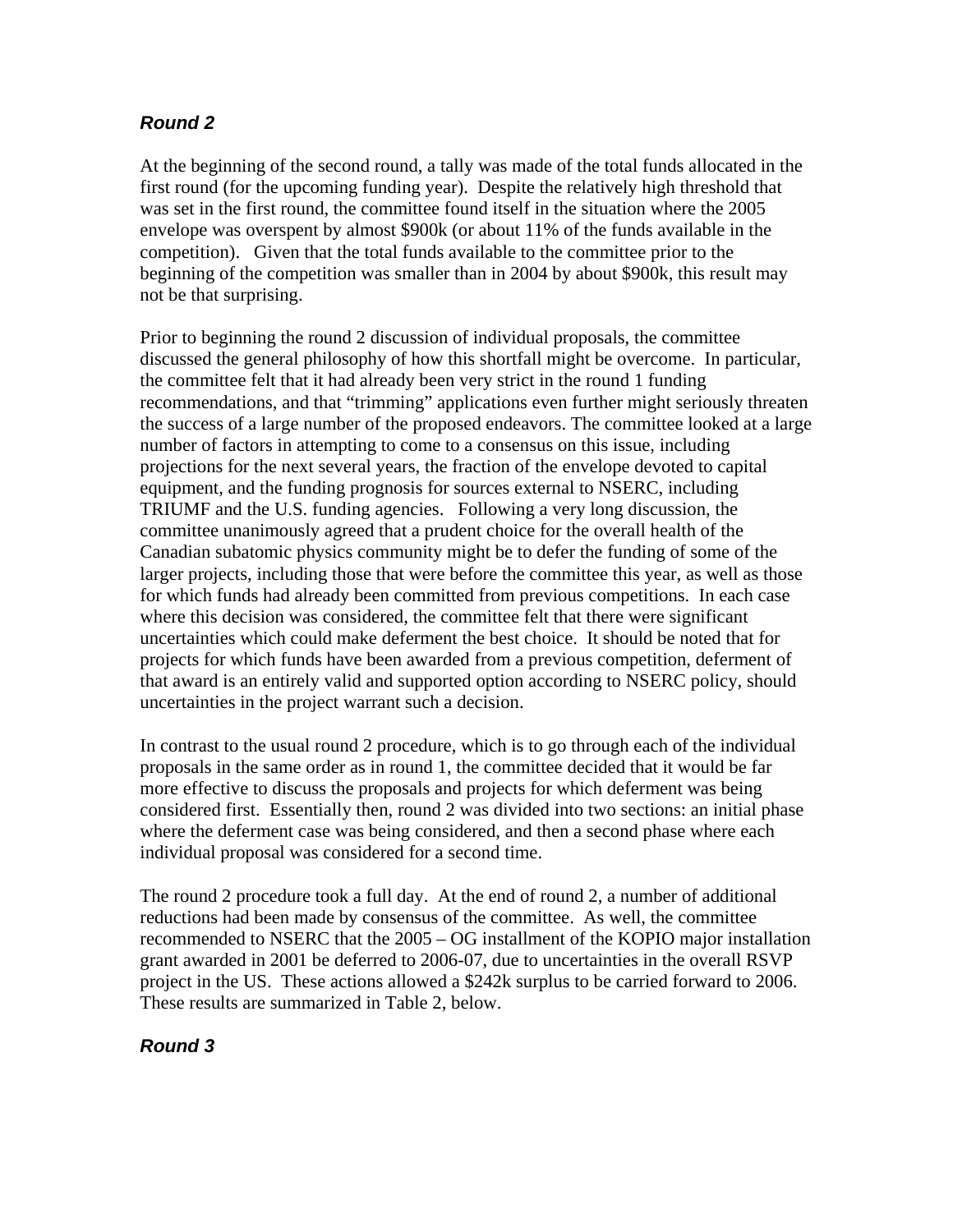On the final day, a third round of discussion took place. The main focus of this discussion was to look at the overall breakdown of the envelope, especially in terms of capital equipment spending, and committed funds in the coming years. In addition, a few applications, selected by committee members were discussed. At the end of round 3, no changes were made in the award levels as compared to round 2. The committee agreed that should any additional funds enter the envelope for the 2005 competition, they would be applied to the carry-forward amount. The remainder of the day was devoted to the completion of the notifications of decision. The committee internal referees for each application are responsible for providing initial drafts of the comments to be sent to the applicants in April which indicate how the committee arrived at its recommendations.

|                                | <b>FY2003</b> | <b>FY2004</b> | <b>FY2005</b> |
|--------------------------------|---------------|---------------|---------------|
| <b>Base Envelope</b>           | 21,170        | 21,515        | 21,601        |
| <b>Carry Forward</b>           | 799           | 764           | 146           |
| Other Increments*              | 768           | 371           | 371           |
| <b>RTI/SRO Taxes*</b>          | $-732$        | $-225$        | $-137$        |
| <b>Overall Envelope</b>        | 22,005        | 22,425        | 21,981        |
| <b>Funds already committed</b> | 12,539        | 13,214        | 13,654        |
|                                |               |               |               |
| <b>Total funds available</b>   | 9466          | 9211          | 8327          |
| Number of grant requests       | 63            | 64            | 72            |
| <b>Total requested</b>         | 15,108        | 15,589        | 15,292        |
| <b>Total awarded</b>           | 8,701         | 8,511         | 8,825         |
| <b>Balance</b>                 | 764           | 700           | $-498$        |
| <b>KOPIO MIG deferment</b>     |               |               | 740           |

Table 2: Budget data (in k\$) as known during 2005 Competition

\* Estimates for 2005

#### *Summary of Award Recommendations*

In Table 3, a summary of the awards in 2005 is given. Approximately 21% of the applications were not funded in this competition. This is somewhat higher than the typical level over the last five years (approximately 10%), and is indicative of the difficult budget situation that the committee faced, to some extent. In particular, it is important to note that a relatively small fraction of the capital equipment grant requests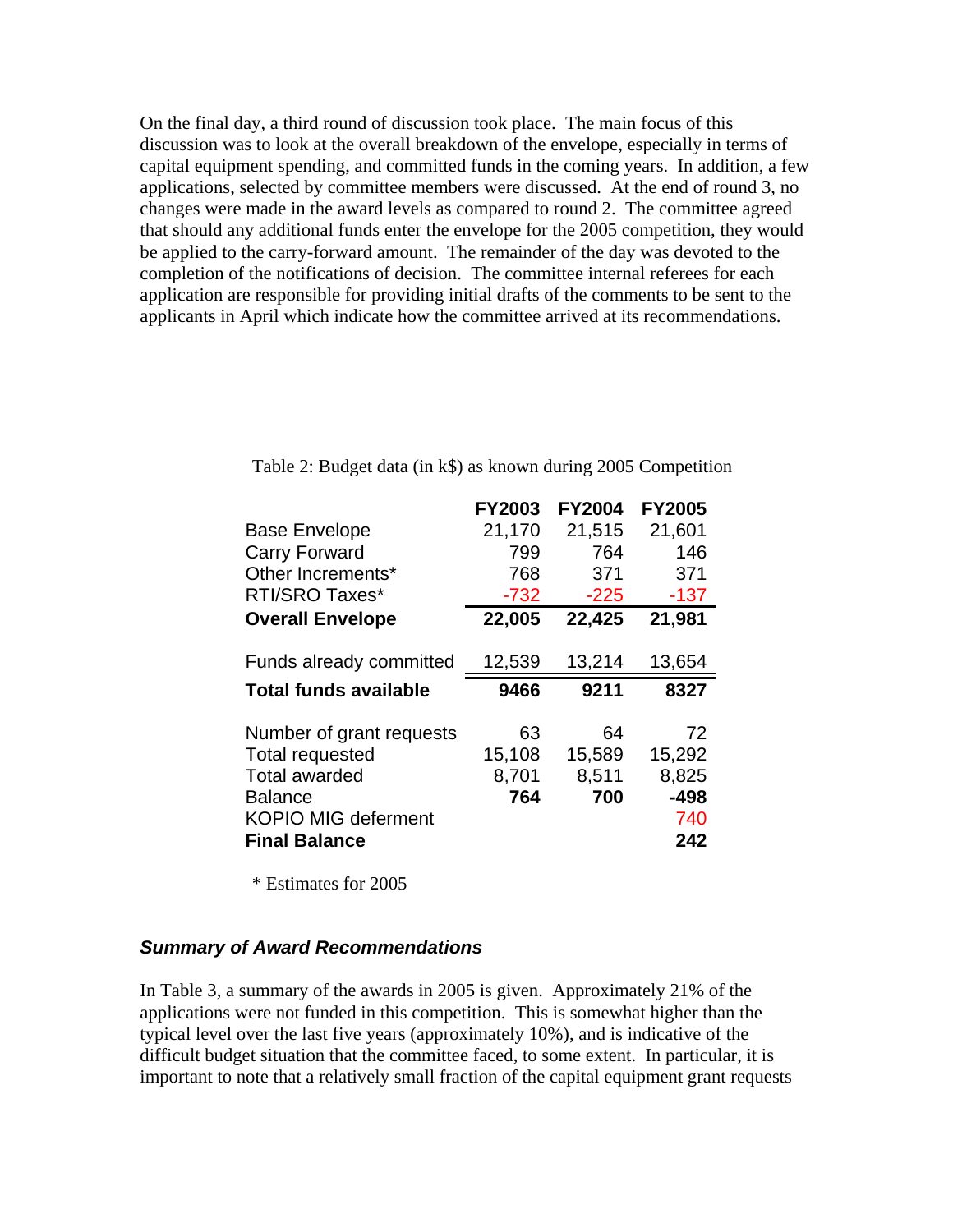were successful, and only about 15% of the requested funds in this category were awarded.

| <b>Type</b>      | number of<br>requests | requested<br>amount (k\$) | number of<br>awards | <b>Awarded</b><br>amount (k\$) |
|------------------|-----------------------|---------------------------|---------------------|--------------------------------|
| Individual       | 18                    | 1,082                     | 16                  | 703                            |
| (Theory)         |                       |                           |                     |                                |
| Individual/Group | 14                    | 930                       | 12                  | 434                            |
| (Experiment)     |                       |                           |                     |                                |
| Project          | 17                    | 8,884                     | 16                  | 6,362                          |
| Equipment        | 17                    | 3,152                     | 8                   | 492                            |
| Infrastructure   | 6                     | 1,245                     | 5                   | 835                            |
| <b>Totals</b>    | 72                    | 15,292                    | 57                  | 8,825                          |

Table 3: Summary of grant requests and awards in the 2005 competition

## *Evolution of the Subatomic Physics Envelope*

As stated in the previous section, the committee was not able, due to budget pressures, to fund any of the large equipment requests in the current competition. This was noted as an area of potential concern. The committee felt strongly that adequate levels of capital funding must be maintained in the overall subatomic physics envelope. In Table 4, a breakdown of the subatomic physics envelope spending by grant category is presented, and summarizes the results over the last several competitions together with this competition. Of particular note is that despite the relatively low level of success of the (major) equipment grant requests in this competition, the overall fraction of the subatomic physics envelope being spent on equipment remains consistent with previous years (or even slightly higher). Moreover, the total absolute dollars devoted to capital spending continues to rise.

The results for the equipment spending in the envelope may be understood when one considers that even though the GSC has funded a relatively small fraction of major equipment requests in both the 2004 and 2005 competitions, in previous years several major equipment proposals were funded which committed significant amounts of absolute equipment dollars in both 2004 and 2005. The committee also looked at the projections for next year's competition (2006). As it stands now, 22% of the committed funds for next year are for equipment spending.

It should also be noted from Table 4 that the fraction of the total envelope devoted to theory grants continues to increase, in keeping with the recommendations of the previous reallocations committee, as well as the subatomic physics five year planning committee.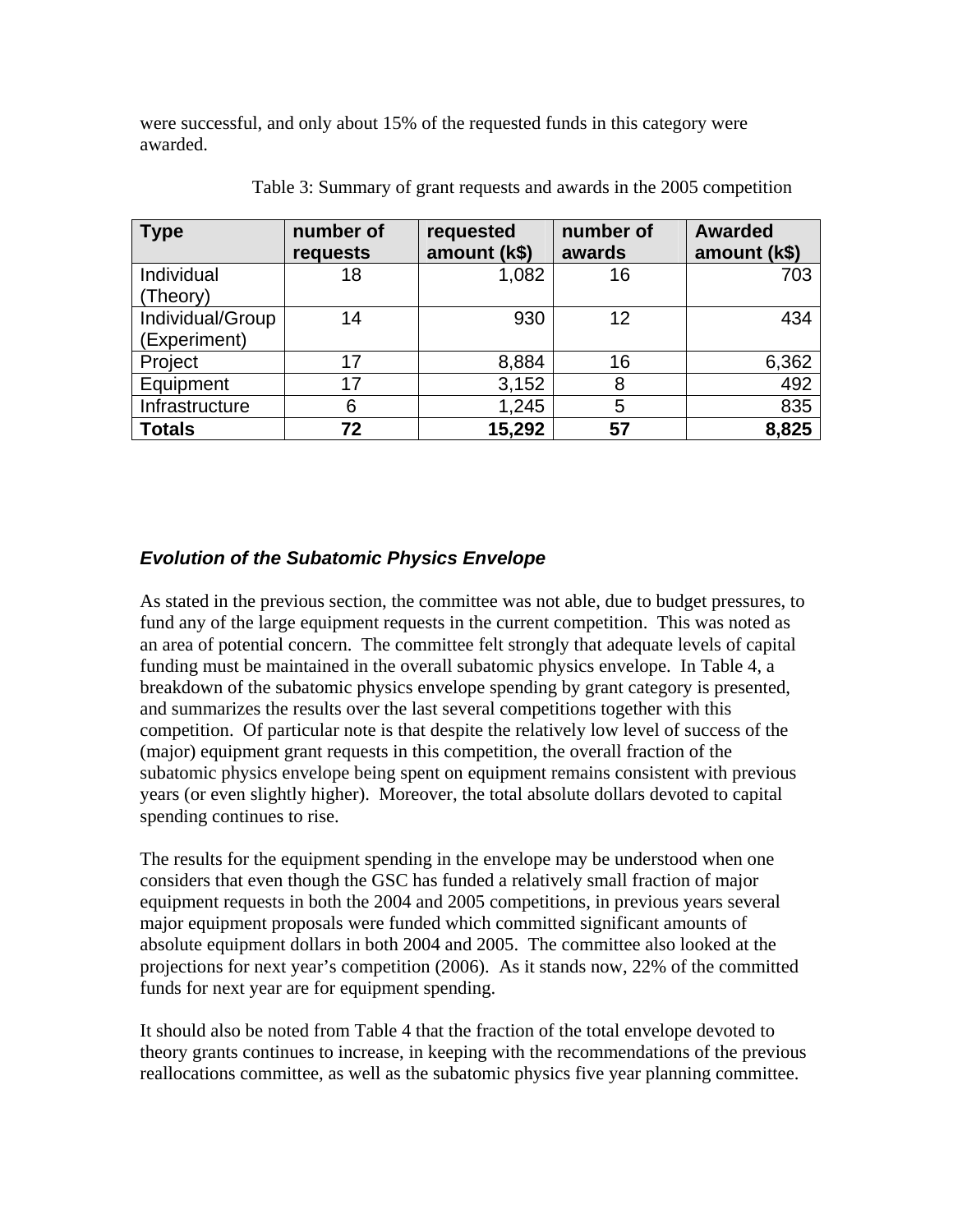The process of increasing the spending on theory is one that has been phased in over a number of years, and should essentially be complete now.

|                                          | 2001    | 2002    | 2003    | 2004    | 2005    |
|------------------------------------------|---------|---------|---------|---------|---------|
| Equipment                                | 13      | 15      | 15      | 16      | 16      |
| Infrastructure                           | 5       | 4       | 5       | 5       | 5       |
| Indvidual/Group                          | 7       | 8       | 8       | 8       |         |
| (Experiment)                             |         |         |         |         |         |
| Individual (Theory)                      | 12      | 11      | 12      | 13      | 14      |
| Project                                  | 64      | 62      | 60      | 58      | 56      |
|                                          |         |         |         |         |         |
| <b>Equip. Absolute</b><br><b>Dollars</b> | \$2440k | \$2965k | \$3096k | \$3476k | \$3520k |

Table 4: Summary of grant awards by grant type in the 2005 competition

(Note: Numbers shown for individual categories are percentages of the total envelope)

In Table 5, a breakdown of the subatomic physics envelope is shown for the current year, as well as for next three years. For future years, conservative estimates of the amount of money coming into the envelope for new applicants have been made. The reallocations amount is fairly well defined up until 2007, as is the Strategic Research Opportunities (SRO) reduction.

The primary point to be taken from the table below is that the available funds for the 2006 competition are predicted to be approximately equal to what was available in the previous two years. In addition, the 2006 committee will have the benefit of full knowledge of the TRIUMF budget, as well as potentially a new five year plan for the subatomic physics community, which hopefully should provide guidance on how to manage the large number of major capital equipment projects which are anticipated for ISAC-II, T2K, SNOLab, as well as other projects.

|                       | 2005       | 2006       | 2007       | 2008       |
|-----------------------|------------|------------|------------|------------|
| <b>Base</b>           | 21,601,334 | 21,687,668 | 21,774,002 | 21,860,336 |
| <b>Reallocation</b>   | 86,334     | 86,334     | 86334      |            |
| <b>Envelope</b>       | 21,687,668 | 21,774,002 | 21,860,336 | 21,860,336 |
|                       |            |            |            |            |
| <b>Carry-Forward</b>  | 146,254    | 243,072    |            |            |
| <b>New Applicants</b> | 285,000    | 230,000    | 230,000    | 230,000    |
| <b>SRO Reduction</b>  | $-137,000$ | $-137,000$ | $-137,000$ |            |
|                       |            |            |            |            |
| <b>Total Envelope</b> | 21,981,922 | 22,110,074 | 21,953,336 | 22,090,336 |
|                       |            |            |            |            |

Table 5: Projected Evolution of the Subatomic Physics Envelope